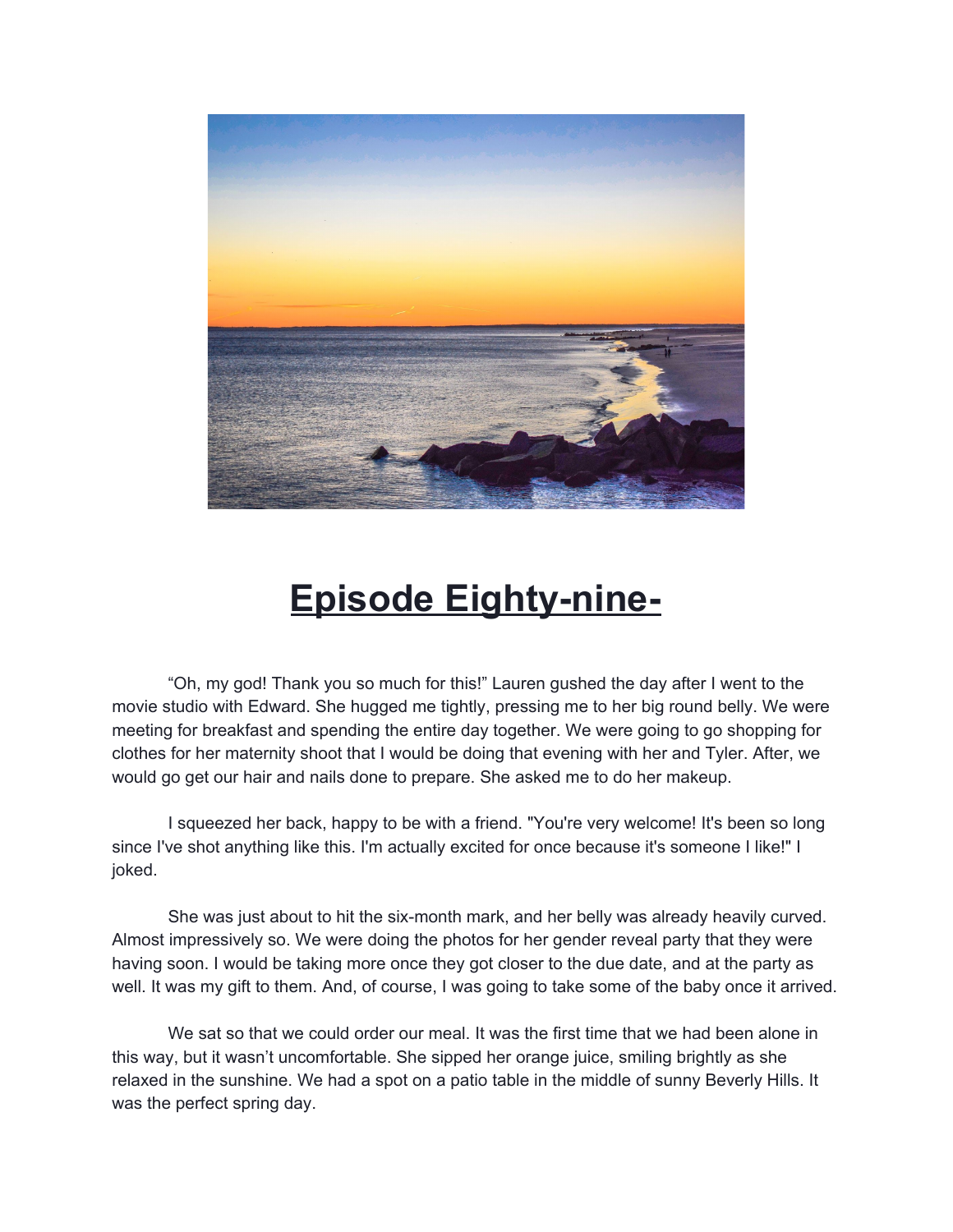"You look content," I smiled.

Beaming, she raised her face up towards the sun to soak more of it in. "I am. I really am. I feel like everything is perfect. I have a wonderful husband who has a great job, and we have a sweet little house that's just right for three. Everything is exactly how I always dreamed it would be," she replied, rubbing her hand over her bump. "I am so ready for this."

"So, do you know the sex?" I asked with a jesting smirk.

She quickly shook her head. "No," Lauren giggled then rolled her eyes with a sigh. "I can't be trusted with secrets. Tyler knows and is planning everything, though. I haven't even seen an ultrasound yet. He's having a lot of fun being in charge. He doesn't have any tells!"

"I bet he's fun to play poker with," I quipped. She rolled her eyes again more dramatically and shook her head.

It was her turn to smirk. "He's got terrible luck actually, so it wouldn't matter."

I giggled. "Aw, me too. So anyway, I thought we should probably get you at least a couple of outfits. Do you still want to do it at the beach?"

We had discussed it some in texts over the past few days. She only had vague ideas and wanted me to take control. That's why I was coming along. She wanted everything to be perfect for the pictures. Edward had bragged about how good I was at Ava's photos and how I color-coordinated her outfit. Lauren wanted me to do the exact same for her.

Quickly nodding, she took another sip of juice. "Yeah."

"Okay. So, I thought we could do a bathing suit shoot-"

Lauren gasped as she flushed. "Really?".

I laughed at her instant reaction. "Yeah, you're super cute right now. You need to show off that baby belly. I'm thinking bikini, something neutral. Purple or lavender would be perfect. A big floppy hat. Glasses."

"It sounds fun! I just don't know if I'm brave enough for a bikini," she admitted as her blush deepened.

"You're gorgeous!" I assured her quickly. I wasn't lying to make her feel better, either. She was actually glowing with her happiness. It showed on her face and especially her constant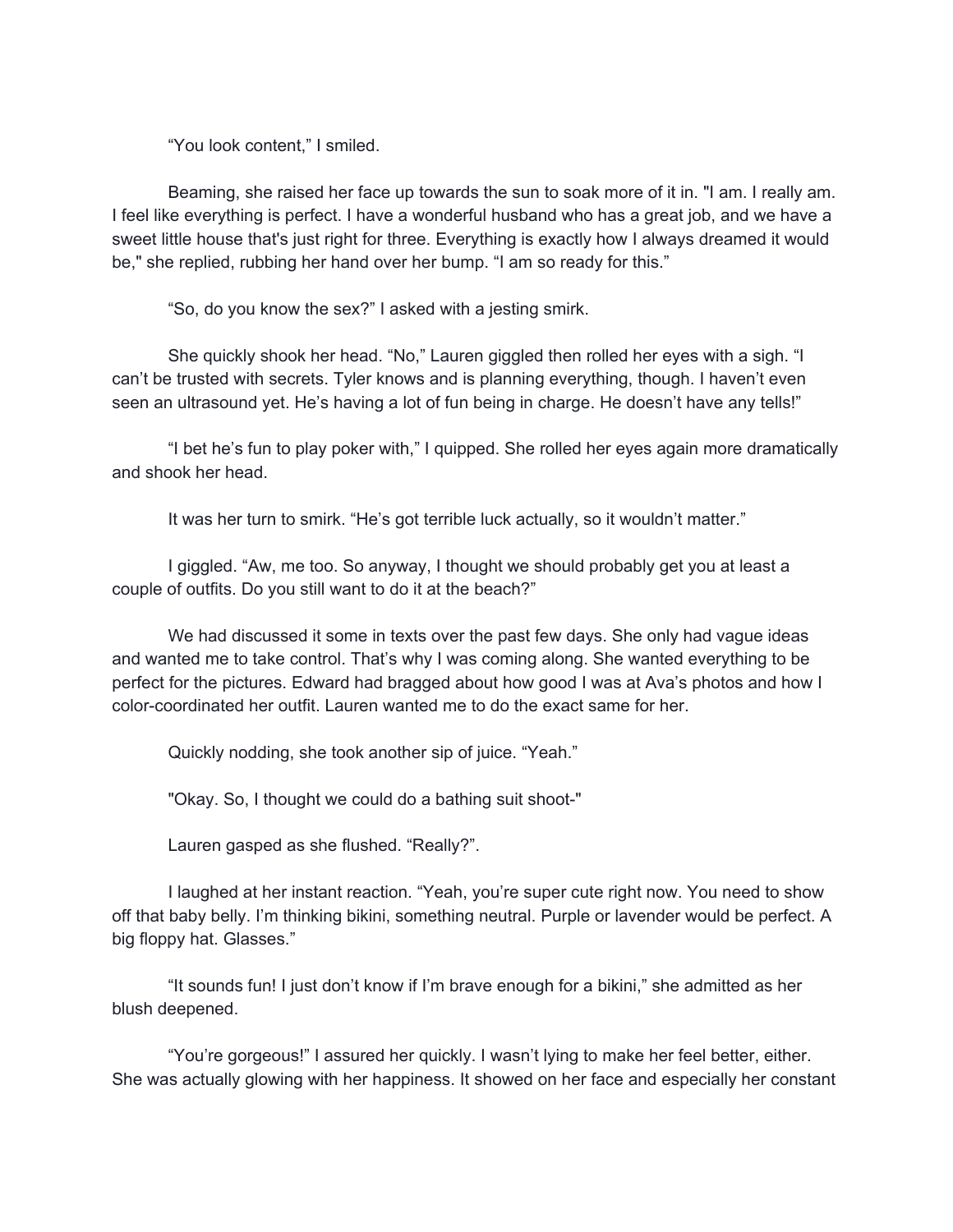bright smile. I could only hope I was as happy when I got pregnant one day. She was handling it so much better than some of my friends had. It looked as if she was made for this.

She shook her head once more. "I'm fat!" Lauren laughed awkwardly, covering her cheeks with her hands before sighing. "I don't know. We'll see about the bikini, but I like everything else. We'll get some broad shorts for Tyler. Thank you for coming. I'm kind of fashionless."

"You're welcome. Don't worry! We'll find the right one for you. You'll see. And the dress for the sunset pictures, too. Everything is going to be perfect." I was going to try my best to make it that way for her.

"I'm so excited for today," she professed, looking down at her stomach. "It's been so long since I've had a fun girl's shopping day."

"Me too," I replied back honestly with a little sigh. It had been a long time since I had done anything out at all with a female friend. Demetri was fun, but he was intense in his shopping. I didn't think Lauren would be like that. I thought about all the women I wanted to go out with in the future. "I told my sisters when they come to visit, we'll have to shop on Rodeo Drive together. I keep trying to think about a future where all my sisters and sisters-in-law are all together in one place, but I can't. It's so many people."

Lauren giggled softly, taking another sip of her juice. "It's funny that you're thinking about Eddie's sisters as your sister-in-law already," she pointed out to me with a smirk.

I flushed a little. I hadn't realized what I said, but she was right. I had meant them, too. "It's just a matter of time, I suppose. I like them so much. We've been texting in a big group chat, without Eddie," I confessed quietly. "Just small talk mainly. I see where he got a lot of his best and worst traits from. I think he might actually be the quietest one."

She looked at me in disbelief. I just nodded my head, making her snort softly. "Tyler said they were nice when he met them. He told me that they were all alike, too."

"They are! They make the same faces. His grandparents, too! It's crazy! I already know what our children's side-eye is going to look like." She snorted again loudly at my words. "Our kid is going to come out with bright red hair, green eyes, and shouting 'oi,'" I continued. She threw her head back in laughter. "And it'll swim before it walks. I swear the little ones are part fish."

"Aw! Little Aussie Mermaids!" She cooed teasingly. "Maybe you will have a baby with one green eye and one blue, and it'll be just slightly tan," Lauren continued to muse.

"With freckles," I added. "And curly hair. His is too as it gets longer."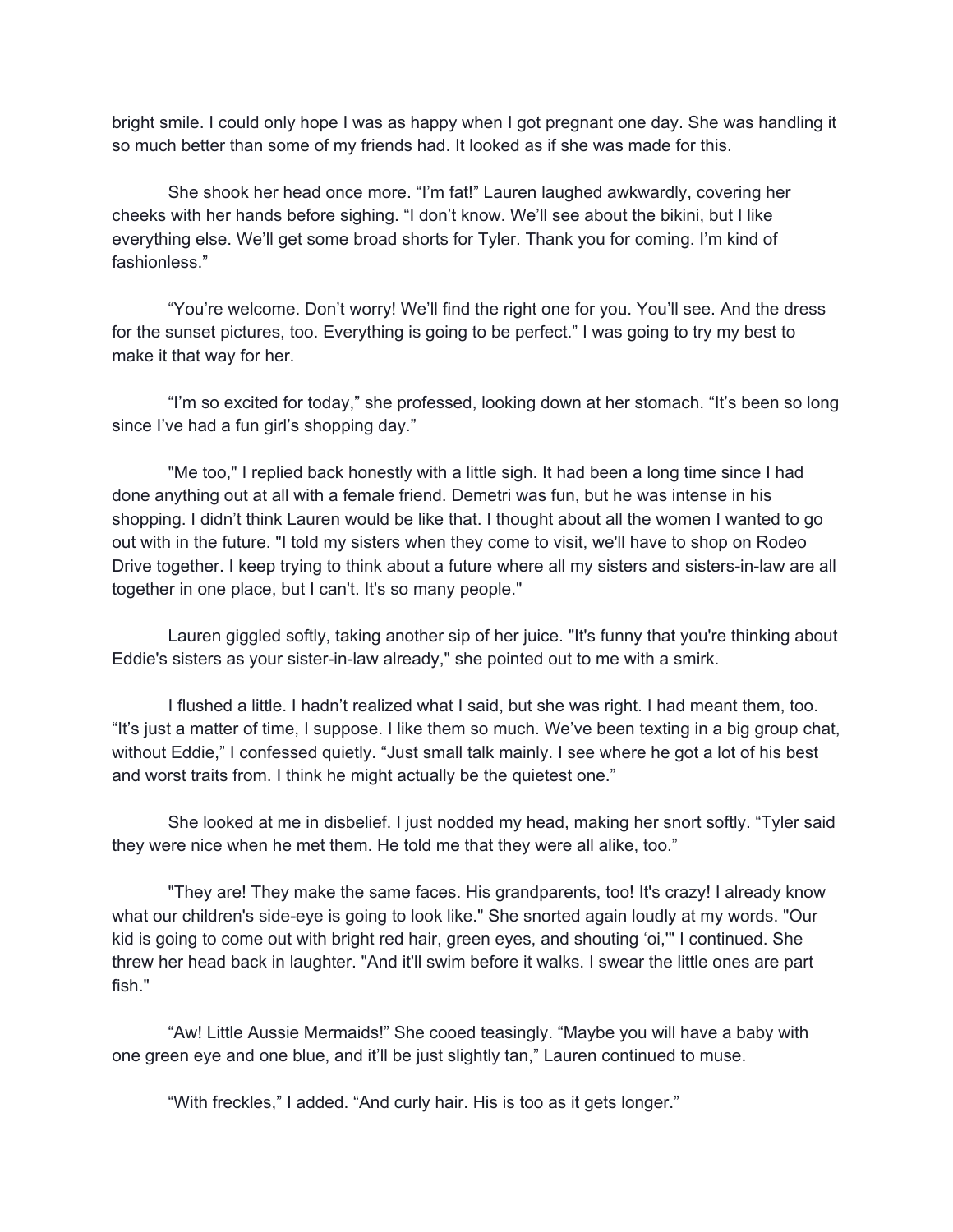"Your babies are going to be so pretty," she sighed grinningly.

The very thought was overwhelming. "Eddie is so ready for them," I breathed, placing my chin on my palm. "And, I am too, almost, but it's been less than six months. You should probably be together longer than nine months before you get knocked up on purpose."

"Probably," she giggled. "I'm surprised he wants them already."

I bit my lip for a moment. "Me too," I admitted. "He's so ready to be committed. He loves the very idea of it. Edward sees what his sisters have and…" I sighed a little bit as I trailed off. "He just wants a house full of little girls, but I don't know if I'll be able to give him that."

"Why not?" She asked quickly, surprised.

Taking a deep breath, I decided to share one of my biggest fears. "I don't know if I can even get pregnant," I declared, shaking my head sadly. When I was younger, I was grateful for my seemingly endless mistakes to not have resulted in a child. I wasn't mentally ready. I still wasn't, but I was closer than I had ever been before. "I really don't think that I can. I keep joking about my IUD with Eddie, but I probably don't even need it."

She made a little face, obviously not knowing what to say then sighed before waving off the sadness. "Eh, he'd be fine with adopting," she replied brightly.

Lauren was right, of course. I knew that. I nodded my head and smiled at her words. "Yeah, he would. I just want those red-haired babies, too. I want to give him a child that has his crooked smile and brilliant mind and watch him mold them into thoughtful and caring little humans."

"You will. Don't worry." She reached for my hand and gently gave it a pat. "Don't worry! You've got time. You're both young."

I nodded, but I didn't feel it. "You're right. We do," I agreed as I picked up my coffee and took a long sip. Our waiter arrived a moment later with our food. I was happy there was something else to talk about.

First, we went to Target. I went to it far too often, and I knew far too many of the employees' faces for my liking. I talked my friend into buying a ruffly light lavender two-piece with a matching skirt. We also got all the accessories for a beach scene. A blanket, towels, picnic basket, umbrella, a big black floppy hat, bug-eyed glasses, and even swim toys. They all had an ice cream theme to them. The swim trunks she bought for her husband had a mixture of popsicles and ice cream cones decorating them. She even bought him a hat and sunglasses as well. Lauren really got into the spirit once we got started.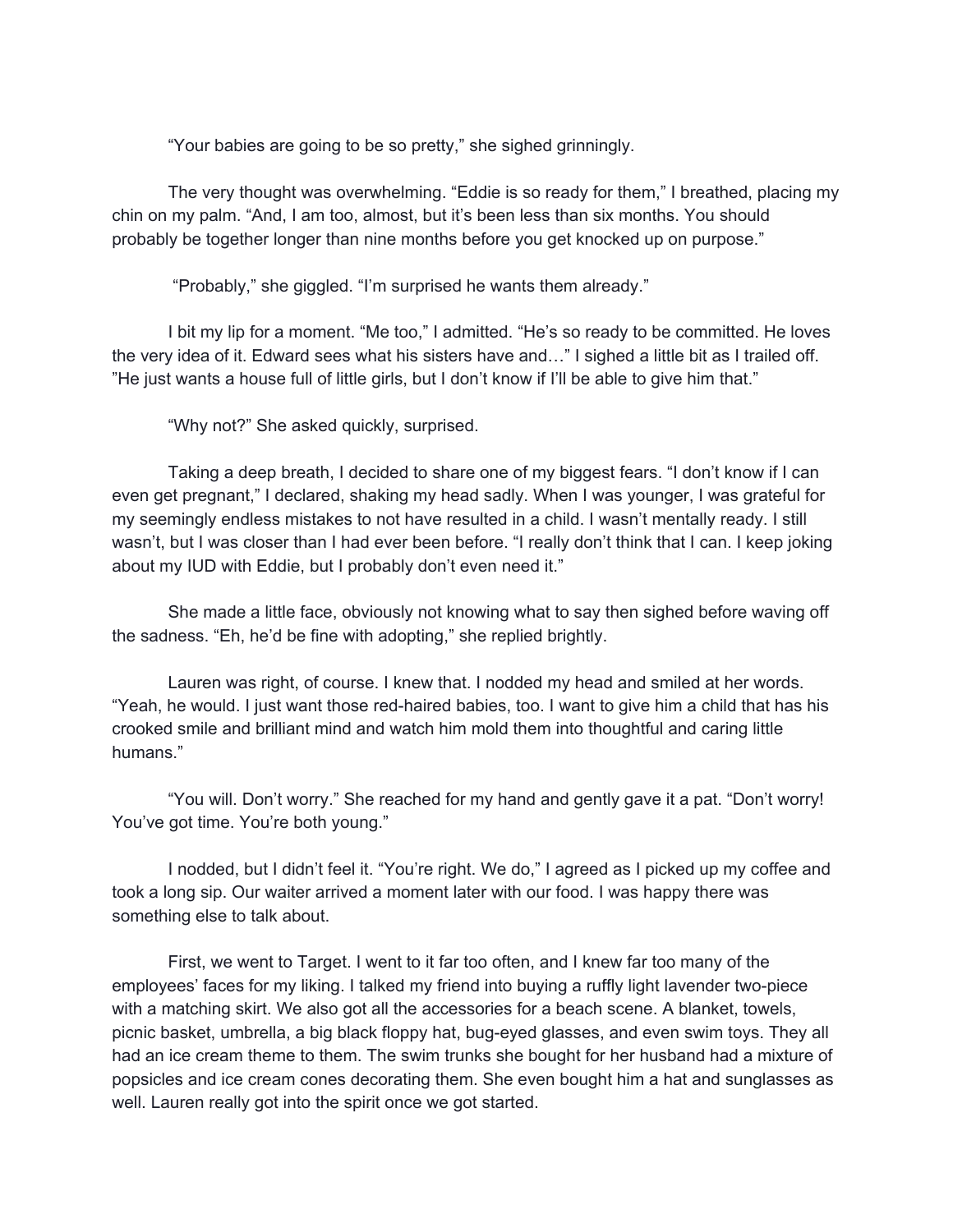We went to a nicer mall to get the right dress. It took a little longer to find the perfect off the shoulder navy blue maxi that dragged the ground. It was covered in hot pink roses, its skirt loose-fitting and comfortable. She had to try several, much to her dismay. She was having trouble getting them over her belly.

Once we were done, we had lunch at the mall because Lauren was hungry again. I would deny her nothing. It was her day. She could eat as much and as often as she wanted. I wasn't ravenous though, so I simply had a small strawberry and spinach salad with a glass of iced tea. She had a salad, a full meal made up of a variety of several side dishes, and a piece of vegan chocolate cake.

Next was our trip to the salon. We were having our hair and nails done while we were there. She was having her short blond curls styled in a twenty's style as well. I didn't really need my haircut, so I just got a nice blowout. I had it done just the week before with Demetri. It was still fun to be pampered.

While I was getting a pedicure, I received a text from Zafrina. I never had before. For some reason, I began to panic. "*Hi! I was hoping I would be able to touch base with you soon to discuss the media coverage of the award show.*"

The anxiety prickled at the base of my neck. "*Is everything okay?*"

"*Everything is fantastic!*" She answered back quickly. "*I know Eddie doesn't care about* any of this stuff, but I figured you might be interested. We should discuss what kind of role you *would like me to play anyway with this sort of thing. When would be a good time for you?*"

I felt instantly relieved. It was probably silly to become alarmed in the first place. I was sure if there was a real problem that she would have called me. We really hadn't talked that much. I had let Edward take care of everything because I knew that he knew what he was doing.

*"I have a photoshoot today. I'm free anytime tomorrow. If you would like, we can make it another breakfast meeting,*" I replied.

"*Damn. I have a breakfast meeting already. Lunch?*"

It made me feel even better to know I would have something to keep me busy in the morning. *"Perfect. Any requests?*"

"*Surprise me. Though I do enjoy spicy food.*"

I smiled to myself. "*I can do that.*"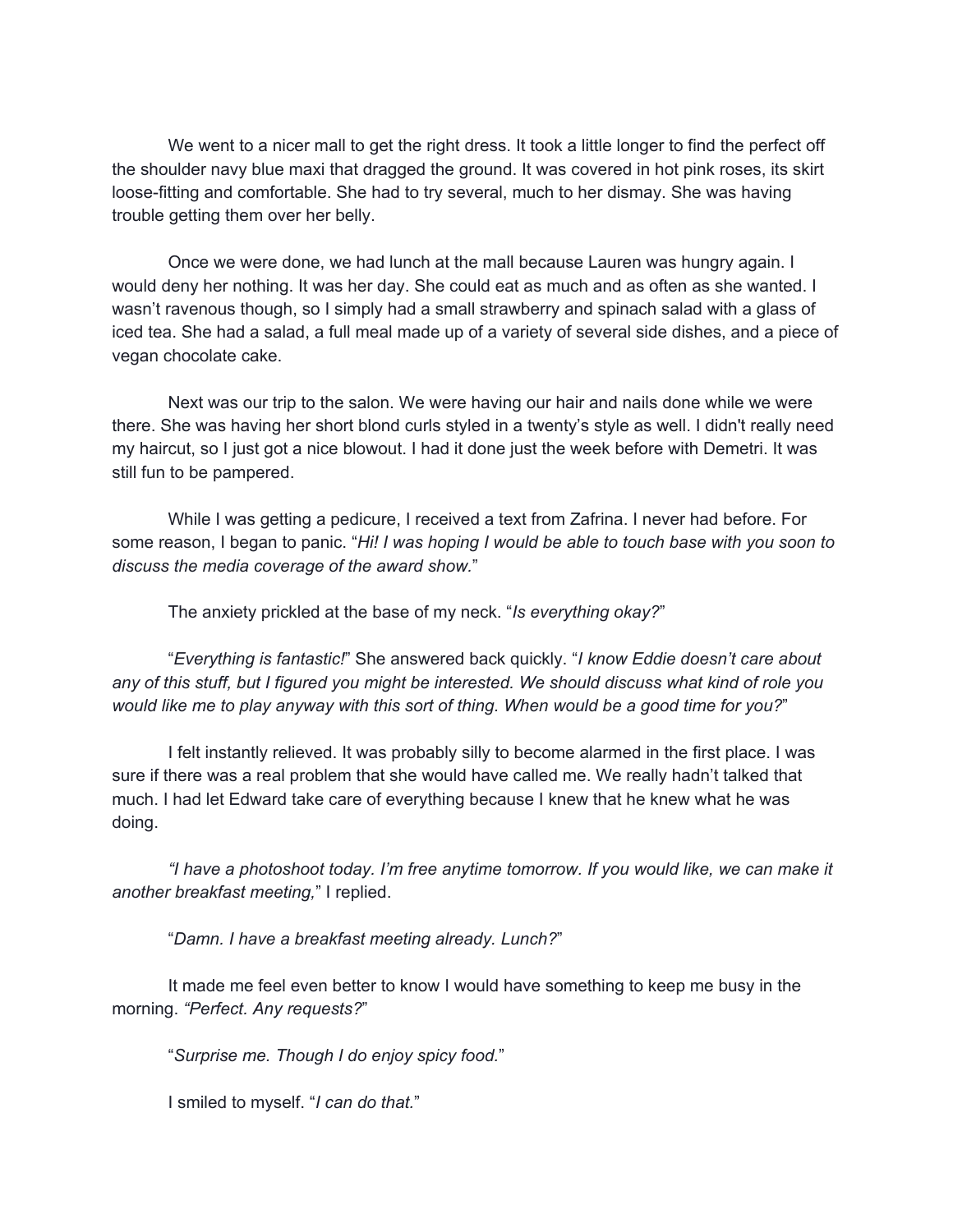"*I'll have my secretary text you later with a good time. I'm in the car right now driving. See you then, Bella.*".

Closing my eyes, I laid my head back in the chair as they continued to paint my toes matte blue, willing my nervous heart to slow down.

"All done!" Lauren chirped when she popped out of her chair, about an hour later. "Girl, you look good!"

"Aw, thank you." I shook my hair out playfully with a smile to show it off while I batted my eyelashes. "Come on. Let's go get your makeup done and make you even more beautiful before Tyler gets home. We're kind of cutting it close."

We were, but thankfully, her husband was late. He was out filming with Seth all morning for the channel. They were working on their own stuff, and soon enough they would be helping me while Edward was busy on set. I wasn't sure how I would do without him. Seth and Tyler were going to take turns being in videos with me, so at least I wasn't alone.

The beach wasn't too far from their house, so we still got there in plenty of time to take pictures in the sunshine on the sand of them together before sundown. Some were sweet, others playfully. They looked so blissfully happy together. But I was most excited about the golden hour, the magical time at sunset with the perfect light.

Lauren went off to get changed in her pretty dress and to freshen up the makeup that I had done for her with a new coat of lipstick in a different shade. It had been purple to go with her swimsuit, but we had gotten a bright pink to match the roses on the dress. She also took off her hat, which we had pinned to her hair with care as well so that it wouldn't fly away in the wind. It still looked perfect.

When Tyler saw her, it was hard to describe his expression. A thousand emotions went through his eyes at once. He had changed much more quickly into nicer slacks and a button-down, and we were waiting for her together. His chest swelled, and he smiled as he watched her walk towards him from the changing rooms. The wind whipped her dress around her as her bare feet crunching in the sand. She grinned back at him, holding the bottom of her skirt as she hurried towards us.

Surprisingly, he began to cry.

And I caught it all on film.

I had never seen him so emotional before.